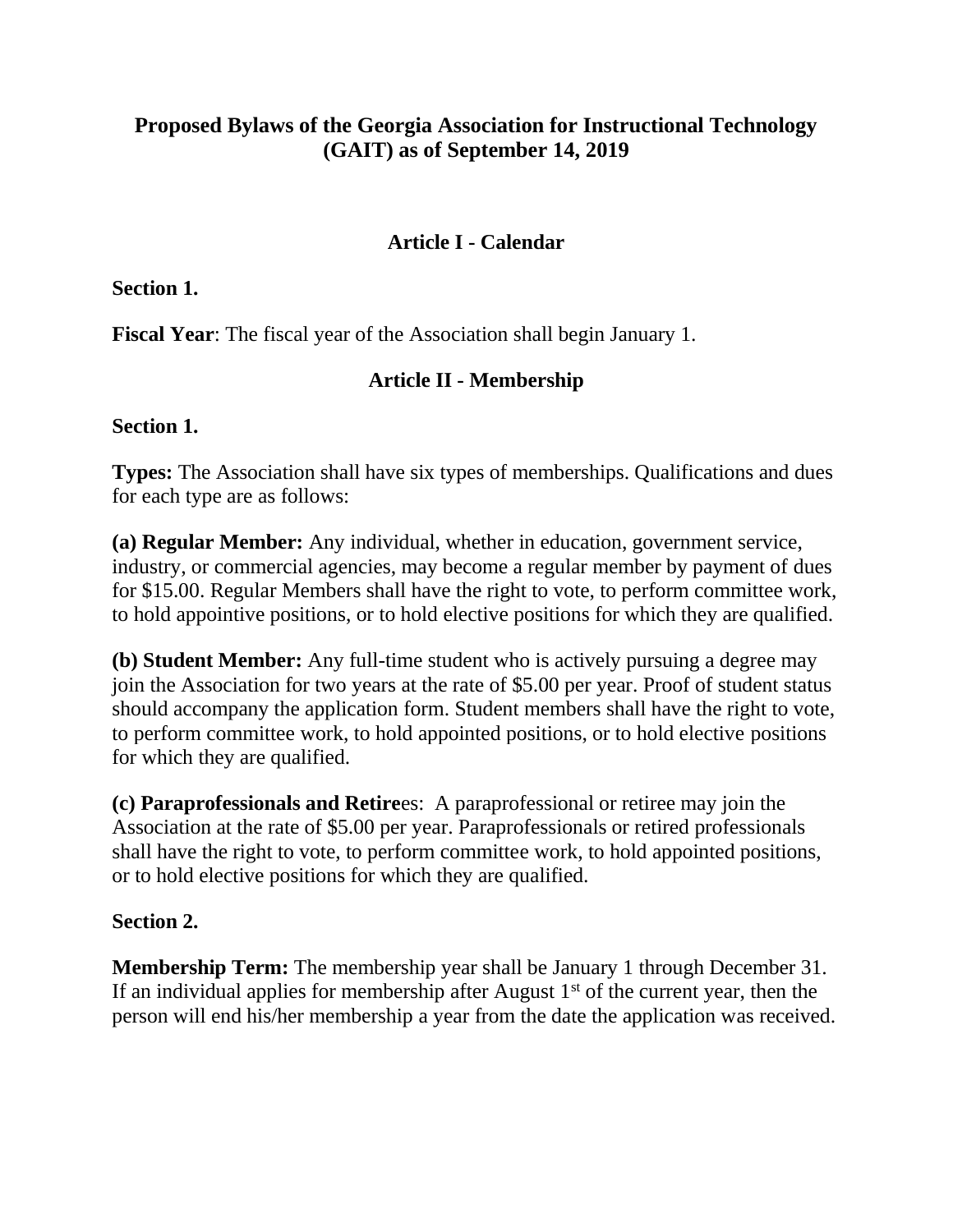# **Article III - Officers**

#### **Section 1.**

**Qualifications:** Any member of the Association is qualified to hold an elective or appointed position. However, any member nominated for the office of President or president-elect must hold membership in GAIT six months before starting an elected position.

### **Section 2.**

**Nomination and Elections:** GAIT membership nominates members of the Board following Article III, Section 2-b of the Constitution. The election of Officers shall be by electronic ballot, which is to take place during November of a given year as set by the Board.

Completed electronic ballots must be received two weeks after the Nominations and Elections Committee (NEC) sent them out to the qualified members. The NEC will count the votes and notify the Board of the results. The nominee receiving a plurality  $(50+1)$  of the votes cast for each office shall be declared the winner. A majority of the Board shall resolve to tie votes.

# **Section 3.**

#### **Term of Office and Duties:**

**(a) President-Elect:** The GAIT membership elects the President-Elect for a one-year term. The President-Elect shall assume the duties of the President in the absence of the President. He/She is a voting member of the Board.

The President-Elect shall be ex-officio, non-voting member of each GAIT standing Committee. The President-Elect shall serve as Representative to the committees involving the Georgia Libraries Conference, and the Georgia Library Media Summer Institute.

**(b) President:** The President shall be the person elected as President-Elect by the membership the previous year. The President shall be the executive head of the Association and shall preside at all general meetings of the Association and all Board meetings. He/She is a voting member of the Board.

If both the president and president-elect are unable to assume their respective duties, then the Board member will conduct an emergency election to temporary select an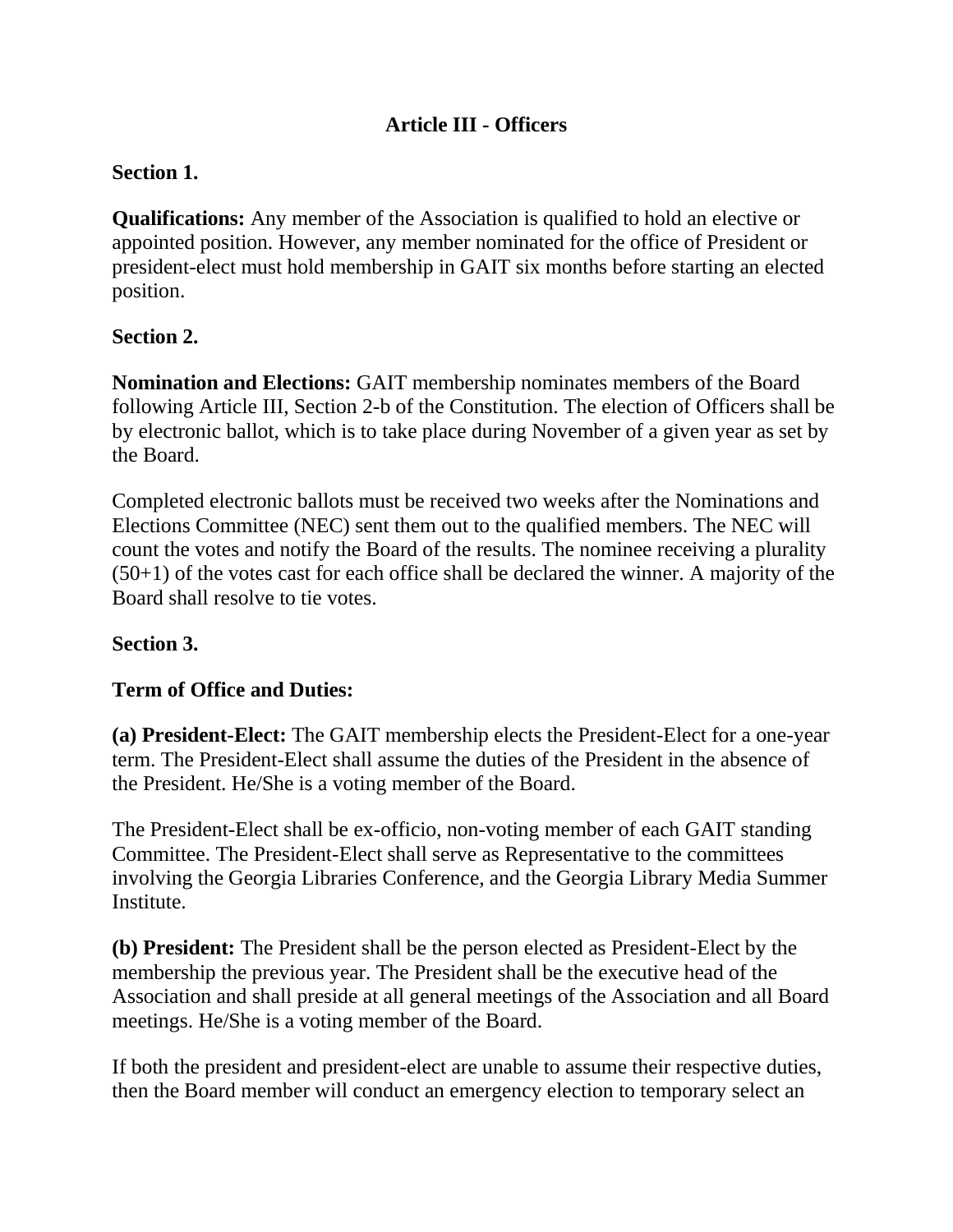interim president among themselves to finish the year. The Director of Records and Communications will preside over this emergency election.

**(c) Director of Records and Communications (RC):** The CC shall be the person elected in alternate years (odd) from the election of the Director of Financial Resources (FR) and shall serve a two-year term. The RC shall be the official recorder for the Board and the Association. The RC shall handle correspondence as requested by the Board, maintain a record of the minutes of the Board meetings, keep a record of official Board policies, and other duties as determined by the Board. He/She is a voting member of the Board.

**(d) Director of Financial Resources (FR):** The FR shall be elected in alternate years from the election of the RC and shall serve a two-year term. The FR shall maintain records concerning all financial matters of the Association and receive and dispense all funds as authorized by the Board. A financial statement shall be presented at each regular Board meeting and the Membership meeting. An annual financial report shall be included in the Association's publication following the close of the calendar year; the Executive Committee shall perform an audit at the end of the calendar year. The FR may also perform other duties as determined by the Board. He/She is a voting member of the Board.

**(e) Immediate Past President:** The Past President is the Immediate Past President (IPP) of the Association who serves as a voting member of the Board and also chairs the NEC for one year immediately following his or her term as President. As Chair of the Nominations and Elections Committee and the IPP shall be responsible for preparing, distributing, and counting the ballots.

# **Article IV - Board of Directors**

# **Section I.**

The Board of Directors consists of members of the Executive Committee (8) as well as those leading the standing committees (4). All serve as voting members.

# **Executive Committee**

Executive Committee members are elected by the Association's membership.

**(a)** The President of the Association. The President shall be the Chairperson of the Board and shall have the power to vote only when a tie vote must be decided.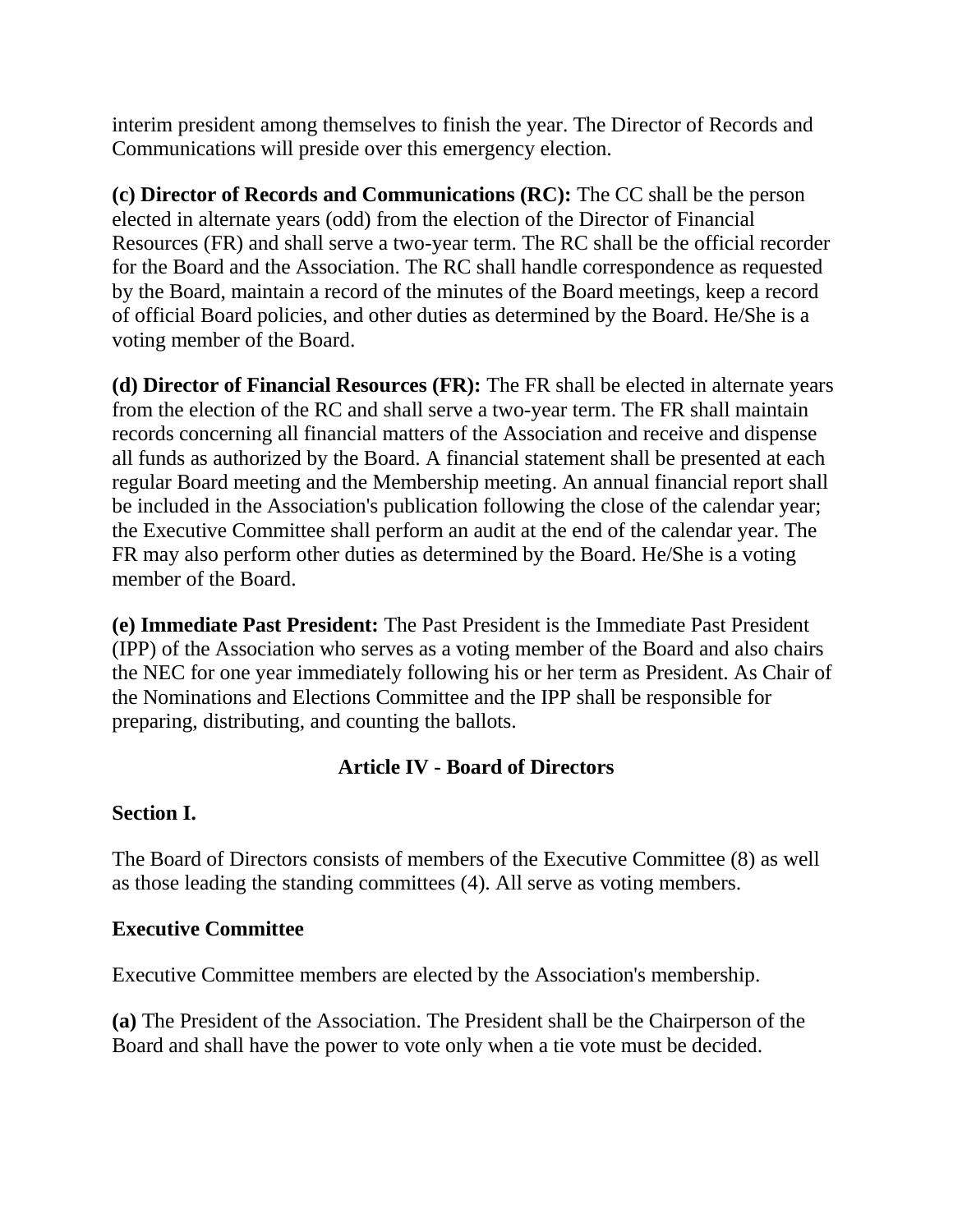**(b)** The President-Elect (PE) of the Association. The PE shall be a voting member of the Board.

**(c)** The Director of Records and Communications (RC) of the Association. The RC Director shall serve as a voting member of the Board.

**(d)** The Director of Financial Resources (FR) of the Association. The FR Director shall be a voting member of the Board.

**(e)** The Immediate Past-President (IPP) shall serve as a voting member of the Board.

**(f)** Three voting representatives elected by the membership will manage a portfolio pertaining to policy development in critical areas (higher education, K-12, and noneducational contexts and programs). Also, they may be appointed to lead a standing committee. The following representative positions are identified as 1) Higher Education Program Area Representative, 2) K-12 Program Area Representative, and 3) Non-Educational Program Area Representative.

# **Composition of the Standing Committees of the Board**

All those leading the standing committees will be selected and appointed by the President in consultation with the Executive Committee for a two-year term.

**(a)** The Chairperson of Recruitment and Retention (RR) shall be a voting member of the Board.

**(b)** The Chairperson of Awards and Scholarships (AS) shall be a voting member of the Board.

**(c)** The Chairperson of Events and Programs (EP) shall be a voting member of the Board.

**(d)** The Chairperson of Digital Presence and Outreach (DPO) shall be a voting member of the Board.

If a voting Executive Committee member is also selected and appointed as chairperson of one of the standing committees, then he or she will have only one (1) vote to represent both positions. It is possible that the minimum number of voting members equals eight.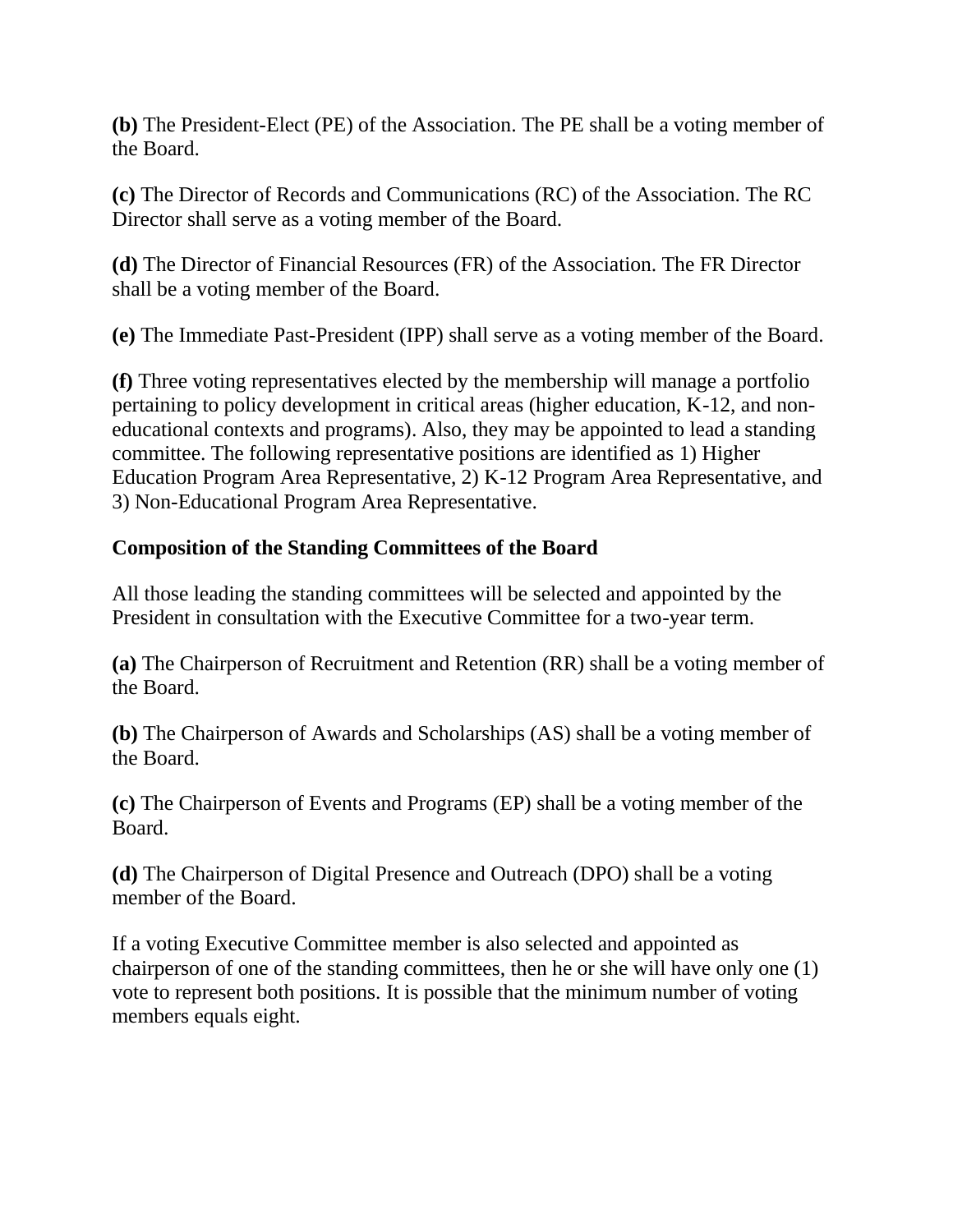# **Section 2.**

**Quorum**: A quorum for a meeting of the Board of Directors shall consist of five voting members.

# **Section 3.**

**Nominations Elections:** The nomination and election procedure for the elected representative (President-Elect, RC, FR) posts on the Board shall be conducted through an election except for the President and Immediate Past President positions.

# **Section 4.**

**Term of Office and Duties:** Elected Board representatives shall be elected for staggered terms of two years each. Director of Records and Communications will be elected on even years while the Director of Financial Resources will be on odd years.

Executive committee members, standing committee chairs, and elected representatives, functioning as the Board of Directors, shall be responsible for 1) approving the official budget of the Association, 2) appointing committee chairmen or committee members as specified in the Bylaws, 3) receiving and acting upon the recommendations of the various committees, and 4) performing other necessary duties to ensure the efficient and effective functioning of the Association.

# **Article V - Meetings**

# **Section 1.**

**Board of Directors:** There will be a minimum of four meetings of the Board per year (at least one of those will be face-to-face), to be held at the beginning of each quarter. The specific time and place of the meetings are to be determined by the Executive Committee.

The President as head of the Board of Directors may add additional meetings (monthly) as deem necessary for the smooth operations of the organization, and to manage an emerging issue needing a response.

# **Section 2.**

**Statewide Membership:** There will be a minimum of one face-to-face meeting of the membership per year. A specific time and place for the meeting are to be determined by the Board of Directors.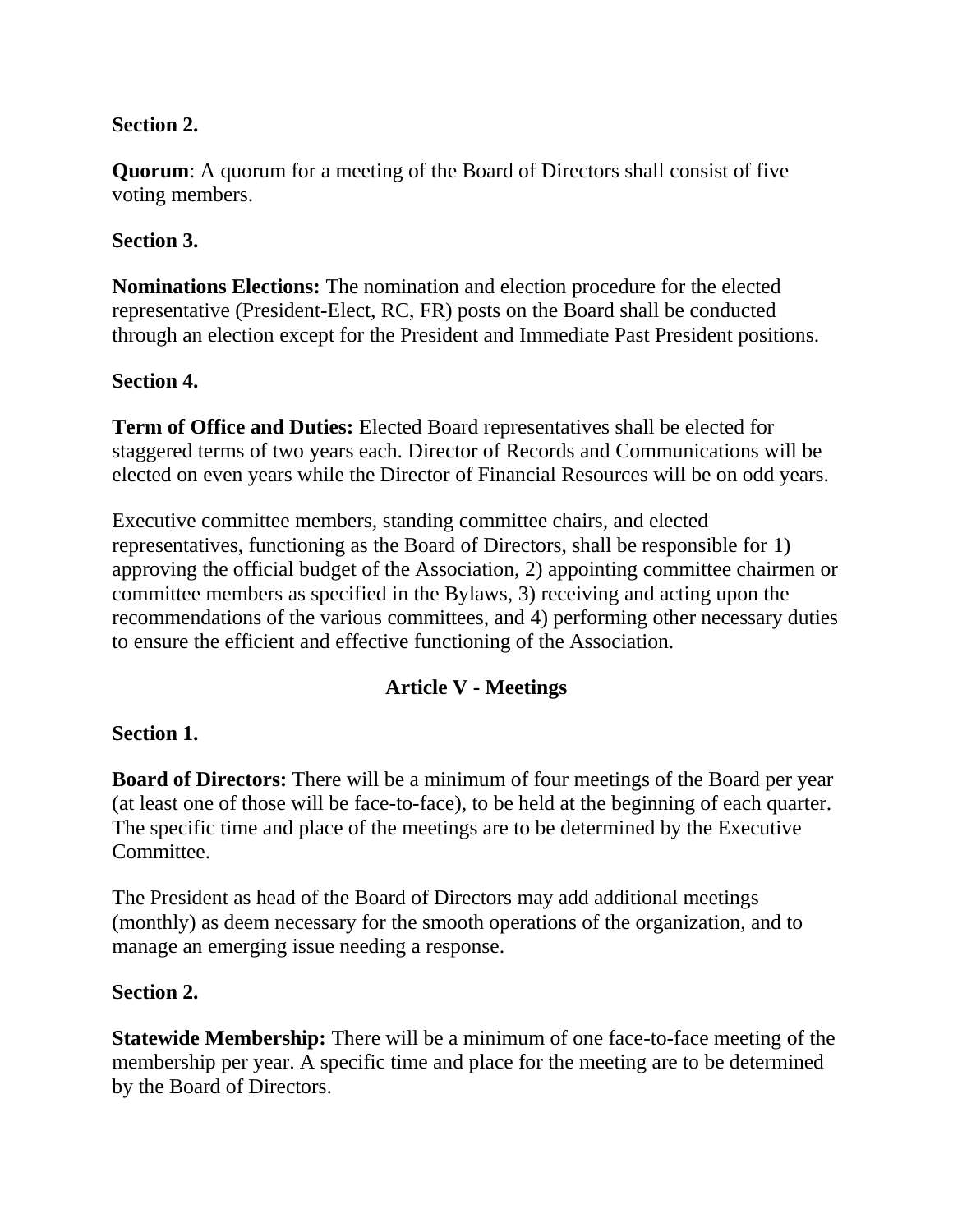### **Section 3.**

**Call of Meetings:** Board meetings and general membership meetings may be called

**(a)** by the action of the Executive Committee,

**(b)** by the action of the Board of Directors, or

**(c)** by signed petition of ten percent of the membership. In all cases, every member entitled to attend the meeting must be informed in advance.

### **Article VI - Committees**

### **Section 1.**

**Standing Committees:** The Association shall have the following standing committees, which may receive specific charges in addition to the general charges listed. All standing committee chairmen and committee members shall be selected no later than January 1 and shall serve until successors are named the following year.

**(a) Standing Committee on Recruitment and Retention:** The chairperson shall be appointed by the Board and shall serve as a lead person of the Recruitment and Retention Standing Committee. The chairperson shall select 2-3 committee members. The Committee shall plan and conduct activities to stimulate the expansion of GAIT membership in the state, including developing a mailing list of potential members; shall maintain and publish the official membership roster, and in coordination with the Director of Financial Resources, they will facilitate sending out renewal notices, and proof of membership.

**(b) Standing Committee on Awards, Scholarships, and Grants:** The chairperson shall be appointed by the Board and shall serve as a lead person of the Awards, Scholarship, and Grants Standing Committee. The chairperson shall select 2-3 committee members. The Committee shall plan and conduct activities to stimulate interest among GAIT members to apply for appropriate awards, scholarships, and grants that they qualify.

**(c) Standing Committee on Events and Programs:** The chairperson shall be appointed by the Board and shall serve as a lead person of the Events and Programs Standing Committee. The chairperson shall select 2-3 committee members. The Committee shall review and evaluate past events and programs; shall recommend themes, locations, and dates of new or continuing events and programs for Board approval; shall plan and carry out details including selecting speakers, soliciting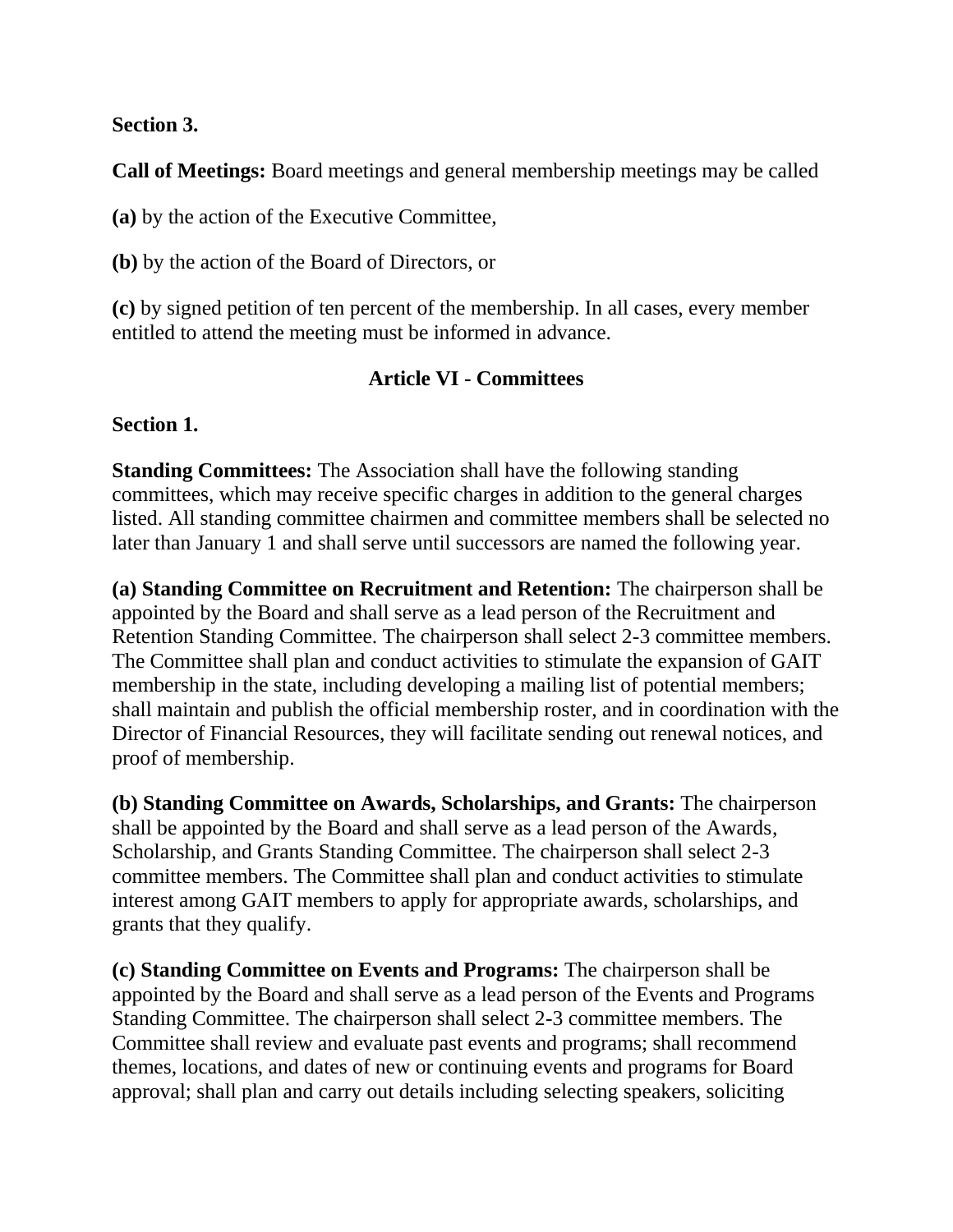presentations and commercial exhibits, scheduling of individual sessions, registration, etc.; shall seek appropriate input to provide for the various functional interests of the Association. Past events and programs sponsored (or co-sponsored) by GAIT include Georgia Student Media Festival, IT Forum, Georgia Libraries Conference, etc.

**(d) Standing Committee on Digital Presence and Outreach:** The chairperson shall be appointed by the Board and shall serve as a lead person of the Digital Presence and Outreach Standing Committee. The chairperson shall select 2-3 committee members. The Committee shall review and evaluate the current GAIT website; shall recommend enhancements to digital presence and outreach activities for Board approval; shall plan and carry out details including web design, online forum (e.g., GAITalks), and social media utilization; shall seek appropriate input to provide for the various functional interests pertaining to the digital presence of the Association.

**(e) Standing Committee on Nominations and Elections:** The immediate past President or a GAIT member in good standing appointed by the Board shall serve as chairperson and shall select committee members. The Committee shall 1) solicit suggestions for possible candidates for Executive Committee and Board representatives; 2) shall determine the eligibility of nominees and ascertain that all the nominees are willing to stand for election; 3) shall present a slate of nominees to the Board prior to the mail ballot in the Fall; and 4) shall conduct and certify the election results as provided for in Article III of the Bylaws.

# **Section 2.**

**Task Groups:** Task Groups (TGs) may be established by the President and/or the Board of Directors as needed to carry out the goal of the Association. TGs shall receive a specific charge, shall be given a timetable for activity, shall submit a final written report, and shall be dissolved when the charge has been met.

**(a) Publications Task Group:** A chairperson shall be appointed by the Board and shall serve as Editor of a GAIT publication. All members holding official positions on a GAIT publication shall be members of the Publications Task Group. The group shall establish guidelines for GAIT publications and shall recommend, for Board approval, the types and frequencies of publications.

**(b) Archives Task Group:** A chairperson shall be appointed by the Board and shall serve as historian and archivist of the GAIT footprint and organizational memory. The group shall establish guidelines for archiving GAIT-generated documents and shall recommend, for Board approval, the types and frequencies of archival processes used.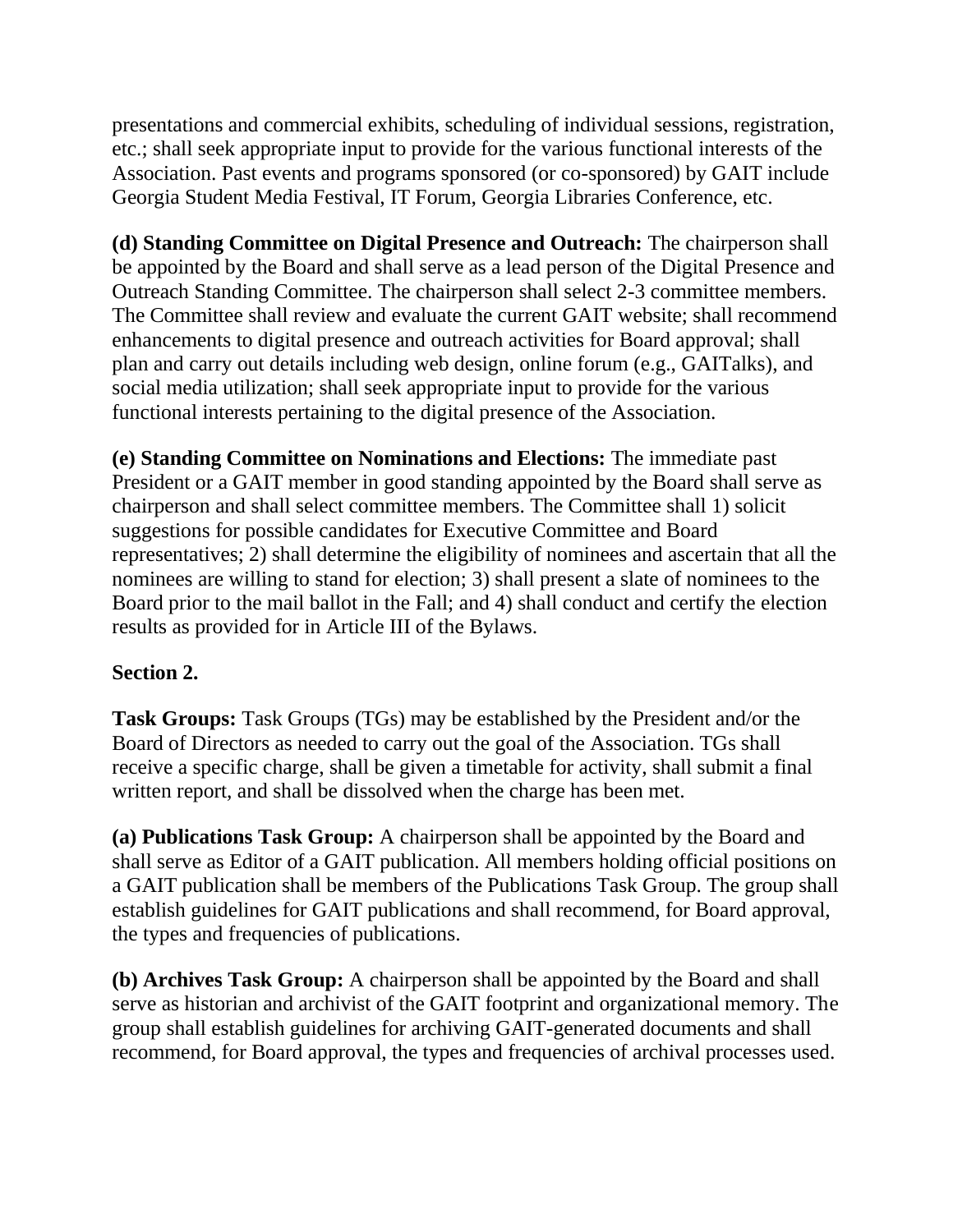# **Section 3.**

**Relationship to Board:** For purposes of organizational planning and development, all standing committee chairpersons are considered voting members of the Board of Directors.

# **Article VII - Affiliations**

### **Section 1.**

The Board of Directors may establish policies, guidelines, and privileges relative to other professional groups whose interests and purposes are similar to those of GAIT and who wish to affiliate with the Association. All aspects of such affiliation shall be subject to approval by the membership.

### **Section 2.**

The Association, through its Board of Directors, may seek affiliation with other professional groups whose interest and purposes are similar to that of GAIT. All aspects of such alliance shall be subject to approval by the membership.

# **Article VIII - Parliamentary Authority**

Roberts Rules of Order shall govern the Association in all cases to which it can be applied and in which it is not inconsistent with the Constitution, the Bylaws, or special rules of order of the Association.

# **Article IX - Amendments to Bylaws**

Either of the following procedures may amend the Bylaws of the Association:

**(a)** Proposals for amending the Bylaws may originate in the Board, and such an amendment shall be ratified by two-thirds of the voting Board members present and voting at a meeting of the Board.

**(b)** Proposals for amending the Bylaws may originate by a signed petition submitted to the Board by ten percent of the membership as of the date of submission of the petition. The proposed amendment shall be declared ratified upon approval by twothirds of the voting Board members present and voting at a meeting of the Board.